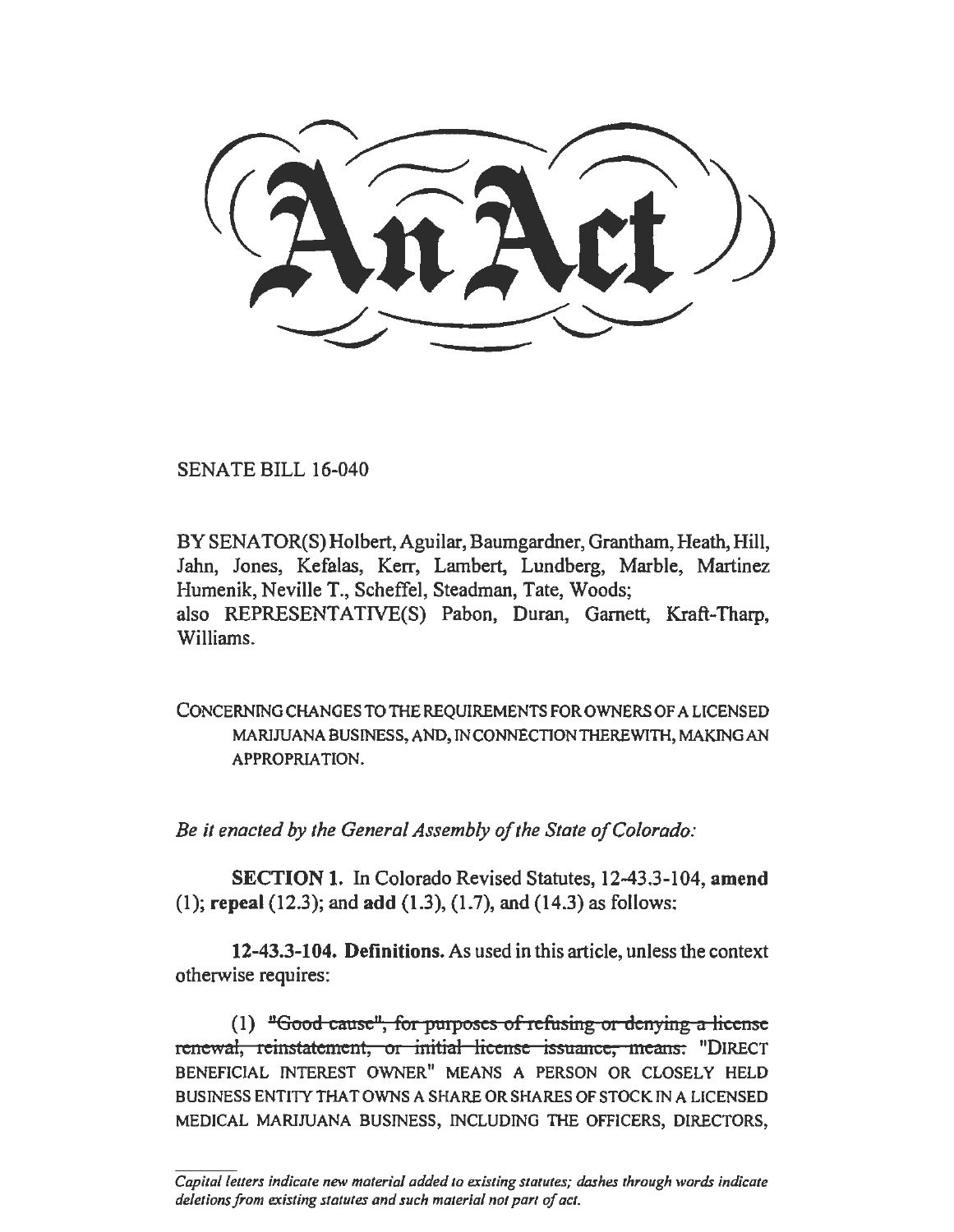MANAGING MEMBERS, OR PARTNERS OF THE LICENSED MEDICAL MARIJUANA BUSINESS OR CLOSELY HELD BUSINESS ENTITY, OR A QUALIFIED LIMITED PASSIVE INVESTOR.

(a) The licensee or applicant has violated, does not meet, or has failed to comply with any of the terms, conditions, or provisions of this article, any rules promulgated pursuant to this article, or any supplemental local law, rules, or regulations;

(b) The licensee or applicant has failed to comply with any special terms or conditions that were placed on its license pursuant to an order of the state or local licensing authority;

 $(c)$  The licensed premises have been operated in a manner that adversely affects the public health or welfare or the safety of the immediate neighborhood in which the establishment is located.

(1.3) "GOOD CAUSE", FOR PURPOSES OF REFUSING OR DENYING A LICENSE RENEW AL, REINSTATEMENT, OR INITIAL LICENSE ISSUANCE, MEANS:

(a) THELICENSEEORAPPLICANTHAS VIOLATED, DOES NOT MEET, OR HAS FAILED TO COMPLY WITH ANY OF THE TERMS, CONDITIONS, OR PROVISIONS OF THIS ARTICLE; ANY RULES PROMULGATED PURSUANT TO THIS ARTICLE; OR ANY SUPPLEMENTAL LOCAL LAW, RULES, OR REGULATIONS;

(b) THE LICENSEE OR APPLICANT HAS FAILED TO COMPLY WITH ANY SPECIAL TERMS OR CONDITIONS THAT WERE PLACED ON ITS LICENSE PURSUANT TO AN ORDER OF THE STATE OR LOCAL LICENSING AUTHORITY;

(c) THE LICENSED PREMISES HAVE BEEN OPERATED IN A MANNER THAT ADVERSELY AFFECTS THE PUBLIC HEALTH OR WELFARE OR THE SAFETY OF THE IMMEDIATE NEIGHBORHOOD JN WHICH THE ESTABLISHMENT IS LOCATED.

(1. 7) "INDIRECT BENEFICIAL INTEREST OWNER" MEANS A HOLDER OF A PERMITTED ECONOMIC INTEREST, A RECIPIENT OF A COMMERCIALLY REASONABLE ROYALTY ASSOCIATED WITH THE USE OF INTELLECTUAL PROPERTY BY A LICENSEE, A LICENSED EMPLOYEE WHO RECEIVES A SHARE OF THE PROFITS FROM AN EMPLOYEE BENEFIT PLAN, A QUALIFIED INSTITUTIONAL INVESTOR, OR ANOTHER SIMILARLY SITUATED PERSON OR

PAGE 2-SENATE BILL 16-040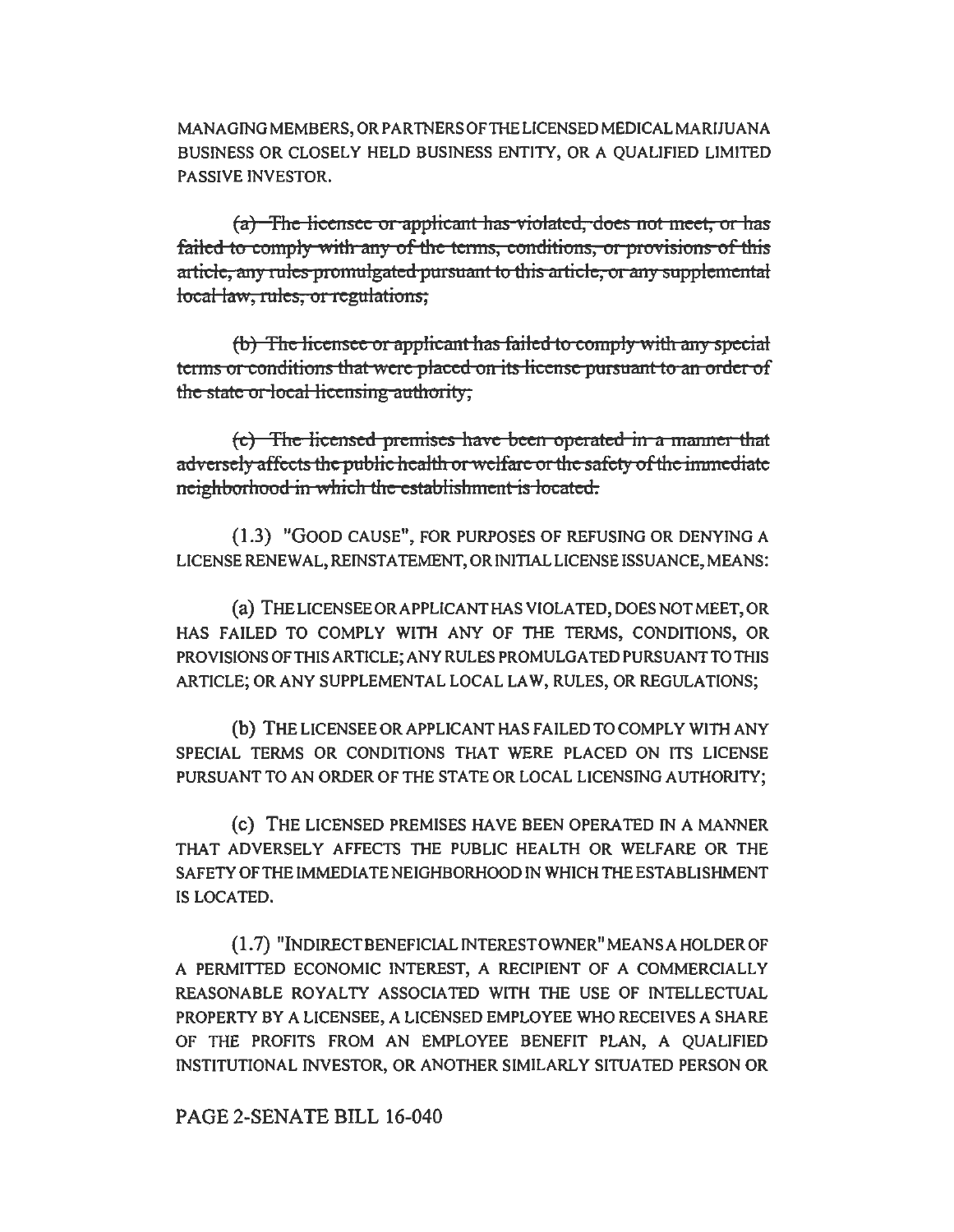ENTITY AS DETERMINED BY THE STATE LICENSING AUTHORITY.

 $(12.3)$  "Owner" means any person having a beneficial interest, as defined by the state-licensing-authority, in a medical marijuana business othet than a holder of a permitted economic interest.

{14.3) "QUALIFIED LIMITED PASSIVE INVESTOR" MEANS A NATURAL PERSON WHO IS A UNITED STA TES CITIZEN AND IS A PASSIVE INVESTOR WHO OWNS LESS THAN A FIVE PERCENT SHARE OR SHARES OF STOCK IN A LICENSED MEDICAL MARIJUANA BUSINESS.

SECTION 2. In Colorado Revised Statutes, 12-43.3-202, amend  $(2)$  (a) (XIX) and (2) (a) (XX); and add (2) (a) (XXI) as follows:

12-43.3-202. Powers and duties of state licensing authority rules. (2) (a) Rules promulgated pursuant to paragraph (b) of subsection (I) of this section may include, but need not be limited to, the following subjects:

(XIX) Authorization for the department of revenue to issue administrative citations and procedures for issuing, appealing, and creating a citation violation list and schedule of penalties; and

(XX) Such other matters as are necessary for the fair, impartial, stringent, and comprehensive administration of this article; AND

{XXI) THE PARAMETERS AND QUALIFICATIONS OF AN INDIRECT BENEFICIAL INTEREST OWNER AND A QUALIFIED LIMITED PASSIVE INVESTOR.

SECTION 3. In Colorado Revised Statutes, 12-43.3-307, amend  $(1)$  (a); repeal  $(1)$  (m); and add  $(1)$  (n) as follows:

12-43.3-307. Persons prohibited as licensees. (I) A license provided by this article shall not be issued to or held by:

(a) A person until the annual fee therefore has been paid;

 $(m)$  An owner, as defined by rule of the state licensing authority, who has not been a resident of Colorado for at least two years prior to the date of the owner's application.

PAGE 3-SENATE BILL 16-040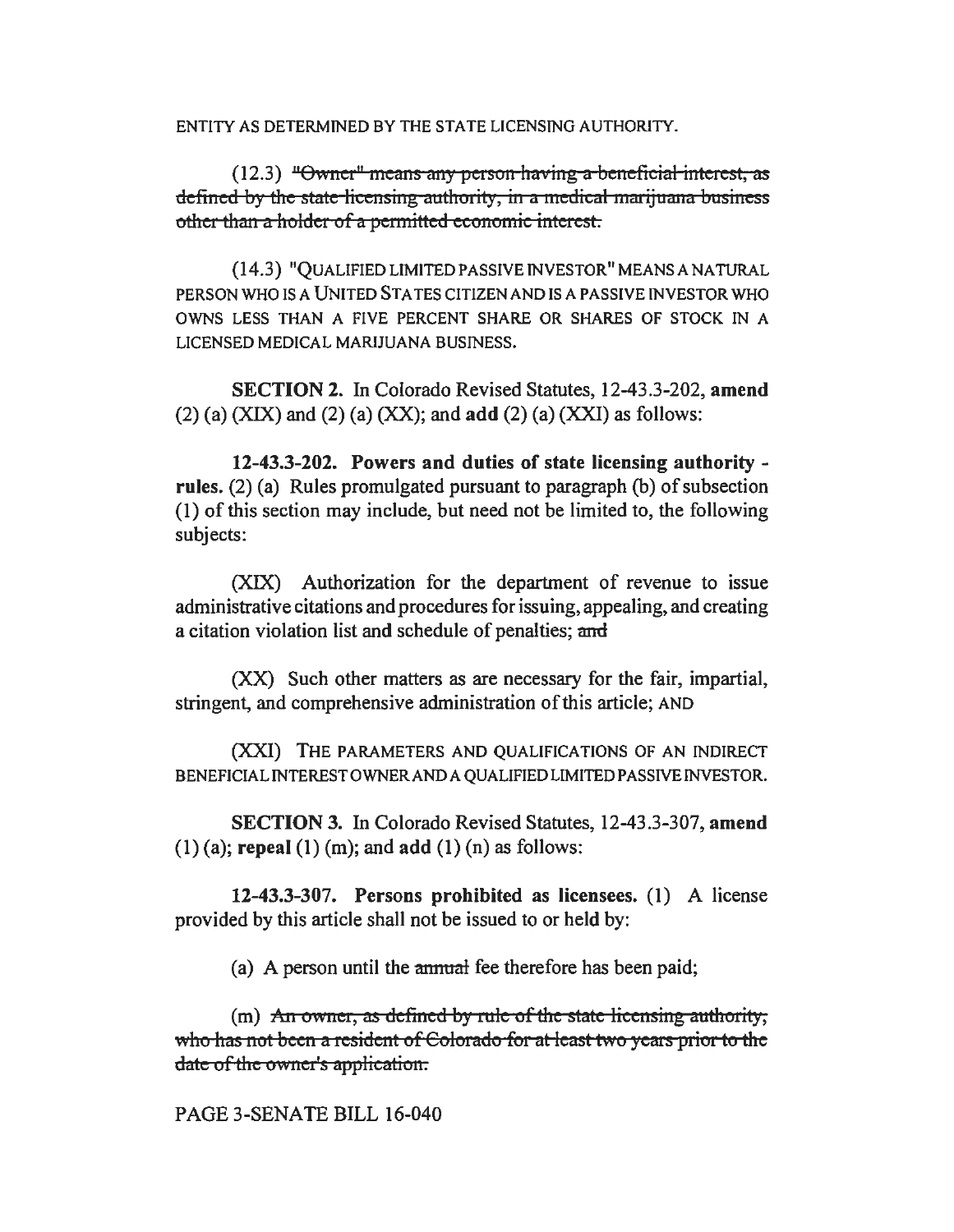(n) A PUBLICLY TRADED COMPANY.

SECTION 4. In Colorado Revised Statutes, add 12-43.3-307.5 as follows:

12-43.3-307.5. Business and owner requirements - legislative declaration - definitions. (1) (a) THE GENERAL ASSEMBLY HEREBY FINDS AND DECLARES THAT:

(I) MEDICAL MARIJUANA BUSINESSES NEED TO BE ABLE TO ACCESS CAPITAL IN ORDER TO EFFECTIVELY GROW THEIR BUSINESSES AND REMAIN COMPETITIVE IN THE MARKETPLACE;

{II) THE CURRENT REGULATORY STRUCTURE FOR MEDICAL MARIJUANA CREATES A SUBSTANTIAL BARRIER TO INVESTMENT FROM OUT-OF-STATE INTERESTS;

(III) THERE IS INSUFFICIENT CAPITAL IN THE STATE TO PROPERLY FUND THE CAPITAL NEEDS OF COLORADO MEDICAL MARIJUANA BUSINESSES;

{IV) COLORADO MEDICAL MARIJUANA BUSINESSES NEED TO HA VE READY ACCESS TO CAPITAL FROM INVESTORS IN STATES OUTSIDE OF COLORADO; AND

{V) PROVIDING ACCESS TO LEGITIMATE SOURCES OF CAPITAL HELPS PREVENT THE OPPORTUNITY FOR THOSE WHO ENGAGE IN ILLEGAL ACTIVITY TO GAIN ENTRY INTO THE STATE'S REGULATED MEDICAL MARIJUANA MARKET.

(b) THEREFORE, THE GENERAL ASSEMBLY IS PROVIDING A MECHANISM FOR COLORADO MEDICAL MARIJUANA BUSINESSES TO ACCESS CAPITAL FROM INVESTORS IN OTHER STATES.

(2) A DIRECT BENEFICIAL INTEREST OWNER WHO IS A NATURAL PERSON MUST EITHER:

(a) HA VE BEEN A RESIDENT OF COLORADO FOR AT LEAST ONE YEAR PRIOR TO THE DATE OF THE APPLICATION; OR

(b) BE A UNITED STATES CITIZEN PRIOR TO THE DATE OF THE

PAGE 4-SENATE BILL 16-040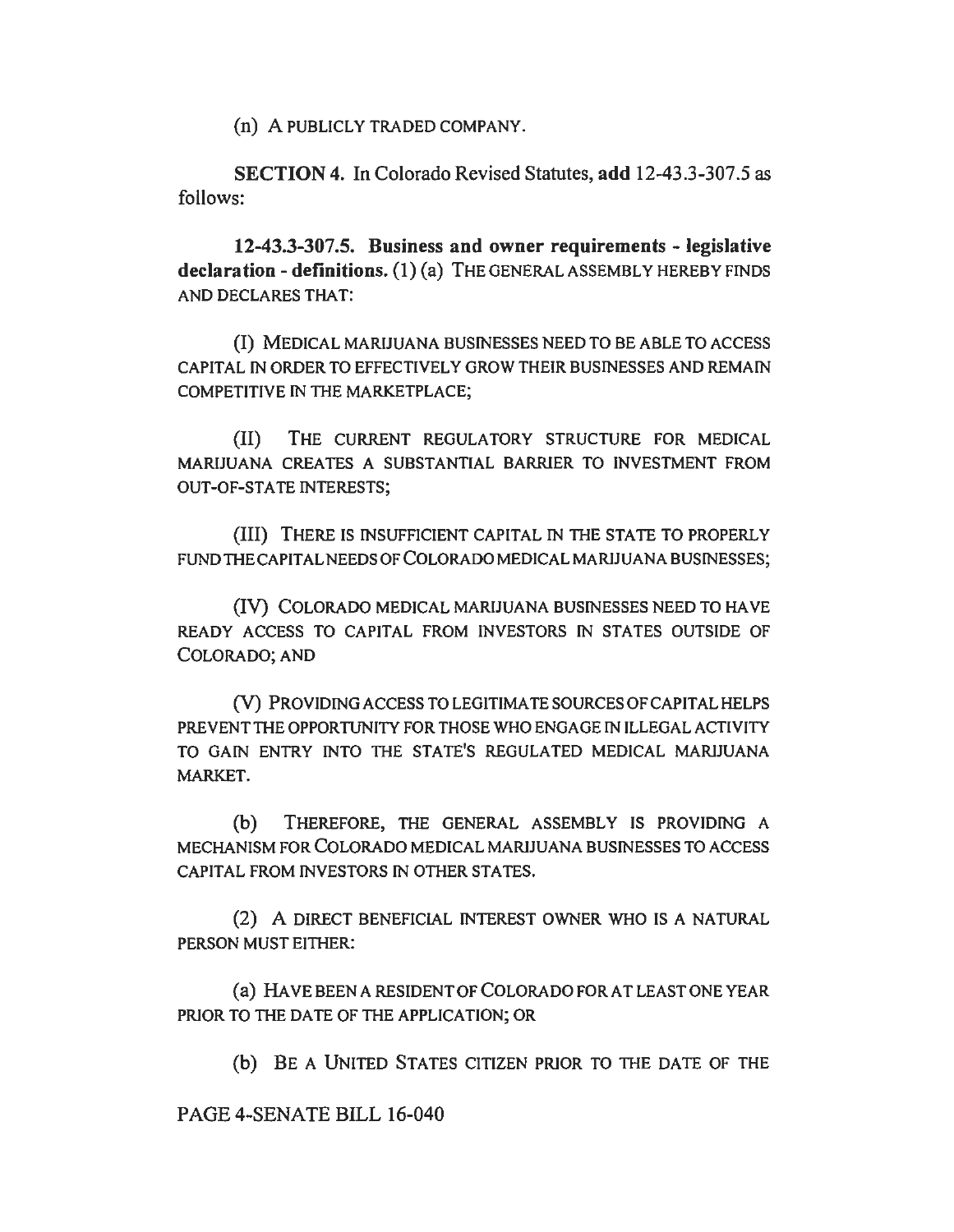APPLICATION.

(3) (a) A MEDICAL MARIJUANA BUSINESS MAY BE COMPRISED OF AN UNLIMITED NUMBER OF DIRECT BENEFICIAL INTEREST OWNERS THAT HA VE BEEN RESIDENTS OF COLORADO FOR AT LEAST ONE YEAR PRIOR TO THE DATE OF THE APPLICATION.

(b) ON AND AFTER JANUARY 1, 2017, A MEDICAL MARIJUANA BUSINESS THAT IS COMPRISED OF ONE OR MORE DIRECT BENEFICIAL INTEREST OWNERS WHO HA VE NOT BEEN COLORADO RESIDENTS FOR AT LEAST ONE YEAR PRIOR TO APPLICATION SHALL HA VE AT LEAST ONE OFFICER WHO HAS BEEN A COLORADO RESIDENT FOR AT LEAST ONE YEAR PRIOR TO APPLICATION AND ALL OFFICERS WITH DAY-TO-DAY OPERATIONAL CONTROL OVER THE BUSINESS MUST BE COLORADO RESIDENTS FOR AT LEAST ONE YEAR PRIOR TO APPLICATION. A MEDICAL MARIJUANA BUSINESS UNDER THIS PARAGRAPH (b) IS LIMITED TO NO MORE THAN FIFTEEN DIRECT BENEFICIAL INTEREST OWNERS, INCLUDING ALL PARENT AND SUBSIDIARY ENTITIES, ALL OF WHOM ARE NATURAL PERSONS.

( c) NOTWITHSTANDING THE REQUIREMENTS OF PARAGRAPH (b) OF THIS SUBSECTION (3), THE STATE LICENSING AUTHORITY MAY REVIEW THE LIMITATION ON THE NUMBER OF DIRECT BENEFICIAL INTEREST OWNERS AND MAY INCREASE THE NUMBER OF ALLOWABLE INTERESTS ABOVE FIFTEEN BASED ON REASONABLE CONSIDERATIONS SUCH AS DEVELOPMENTS IN STATE AND FEDERAL FINANCIAL REGULATIONS, MARKET CONDITIONS, AND THE LICENSEE'S ABILITY TO ACCESS LEGITIMATE SOURCES OF CAPITAL.

(d) A DIRECT BENEFICIAL INTEREST OWNER THAT IS A CLOSELY HELD BUSINESS ENTITY MUST CONSIST ENTIRELY OF NATURAL PERSONS WHO ARE UNITED STATES CITIZENS PRIOR TO THE DATE OF THE APPLICATION. INCLUDING ALL PARENT AND SUBSIDIARY ENTITIES.

(4) A MEDICAL MARIJUANA BUSINESS MAY INCLUDE QUALIFIED INSTITUTIONAL INVESTORS THAT OWN THIRTY PERCENT OR LESS OF THE MEDICAL MARIJUANA BUSINESS.

(5) (a) A PERSON WHO INTENDS TO APPLY AS A DIRECT BENEFICIAL INTEREST OWNER AND IS NOT A COLORADO RESIDENT FOR AT LEAST ONE YEAR PRIOR TO THE DATE OF APPLICATION SHALL FIRST SUBMIT A REQUEST TO THE STATE LICENSING AUTHORITY FOR A FINDING OF SUITABILITY AS A

## PAGE 5-SENATE BILL 16-040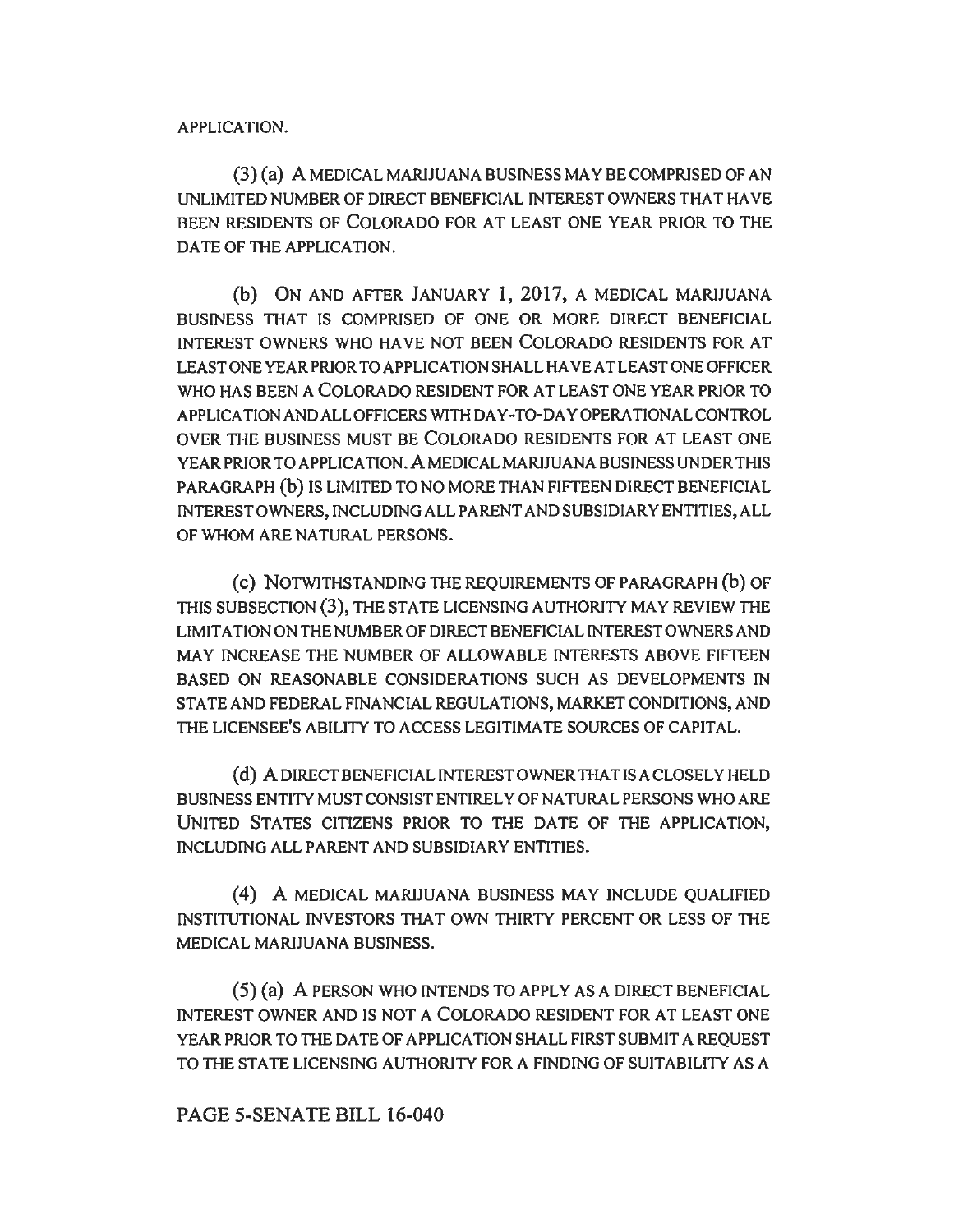DIRECT BENEFICIAL INTEREST OWNER. THE PERSON SHALL RECEIVE A FINDING OF SUITABILITY PRIOR TO SUBMITTING AN APPLICATION TO THE STATE LICENSING AUTHORITY TO BE A DIRECT BENEFICIAL INTEREST OWNER. FAILURE TO RECEIVE A FINDING OF SUITABILITY PRIOR TO APPLICATION IS GROUNDS FOR DENIAL BY THE STATE LICENSING AUTHORITY.

(b) THE STATE LICENSING AUTHORITY SHALL PERFORM A LIMITED INITIAL BACKGROUND CHECK ON QUALIFIED LIMITED PASSIVE INVESTORS. IF THE INITIAL BACKGROUND CHECK PROVIDES REASONABLE CAUSE FOR ADDITIONAL INVESTIGATION, THE STATE LICENSING AUTHORITY MAY REQUIRE A FULL BACKGROUND CHECK.

(6) THE STA TE LICENSING AUTHORITY SHALL REVIEW THE MEDICAL MARIJUANA BUSINESS'S OPERA TING DOCUMENTS TO ENSURE COMPLIANCE WITH THIS SECTION.

(7) FOR PURPOSES OF THIS SECTION, UNLESS THE CONTEXT OTHERWISE REQUIRES, "INSTITUTIONAL INVESTOR" MEANS:

(a) A BANK AS DEFINED IN SECTION  $3(a)(6)$  OF THE FEDERAL "SECURITIES EXCHANGE ACT OF 1934", AS AMENDED;

(b) AN INSURANCE COMPANY AS DEFINED IN SECTION  $2(a)(17)$  OF THE FEDERAL "INVESTMENT COMPANY ACT OF 1940", AS AMENDED;

(c) AN INVESTMENT COMPANY REGISTERED UNDER SECTION 8 OF THE FEDERAL "INVESTMENT COMPANY ACT OF 1940", AS AMENDED;

(d) AN INVESTMENT ADVISER REGISTERED UNDER SECTION 203 OF THE FEDERAL "INVESTMENT ADVISERS ACT OF 1940", AS AMENDED;

(e) COLLECTIVE TRUST FUNDS AS DEFINED IN SECTION  $3(c)(11)$  OF THE FEDERAL "INVESTMENT COMPANY ACT OF 1940", AS AMENDED;

( f) AN EMPLOYEE BENEFIT PLAN OR PENSION FUND THAT IS SUBJECT TO THE FEDERAL "EMPLOYEE RETIREMENT INCOME SECURITY ACT OF 1974", AS AMENDED, EXCLUDING AN EMPLOYEE BENEFIT PLAN OR PENSION FUND SPONSORED BY A LICENSEE OR AN INTERMEDIARY OR HOLDING COMPANY LICENSEE THAT DIRECTLY OR INDIRECTLY OWNS FIVE PERCENT OR MORE OF A LICENSEE;

PAGE 6-SENATE BILL 16-040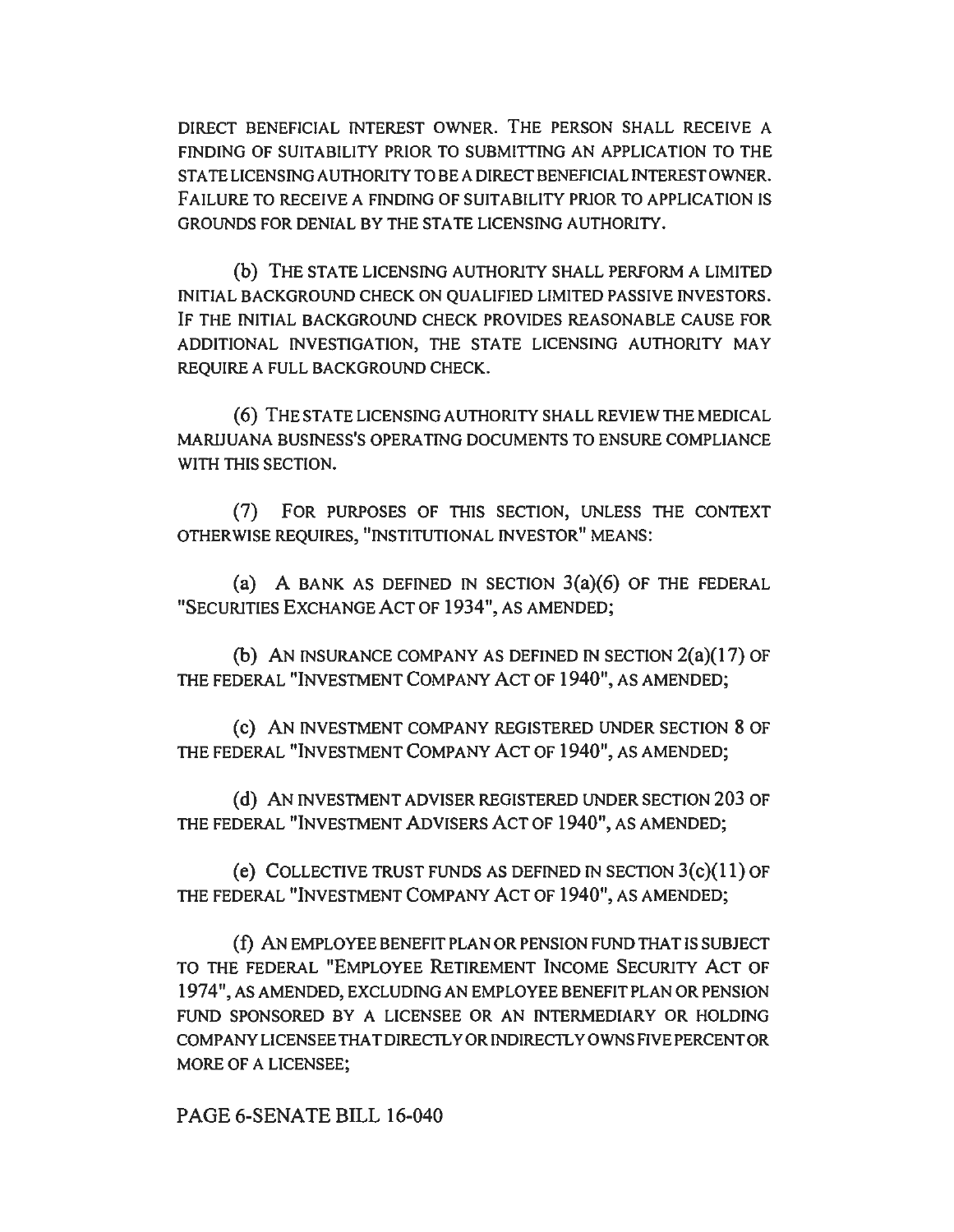(g) A STATE OR FEDERAL GOVERNMENT PENSION PLAN;

(h) A GROUP COMPRISED ENTIRELY OF PERSONS SPECIFIED IN SUBSECTIONS (a) TO (g) OF THIS SUBSECTION (7); OR

(i) ANY OTHER ENTITY IDENTIFIED THROUGH RULE BY THE STATE LICENSING AUTHORITY.

SECTION 5. In Colorado Revised Statutes, 12-43.3-310, amend (6) as follows:

12-43.3-310. Licensing in general. (6) All officers and managers and employees of a medical marijuana center, optional premises cultivation operation, or medical marijuana-infused products manufacturer shall be residents of Colorado upon the date of their license application. An owner shall meet the residency requirements in section  $12-43.3-307$  (1) (m). All licenses granted pursuant to this article shall be valid for a period not to exceed two years after the date of issuance unless revoked or suspended pursuant to this article or the rules promulgated pursuant to this article.

SECTION 6. In Colorado Revised Statutes, 12-43.3-311, add (1.5) as follows:

12-43.3-311. License renewal. (1.5) THE STATE LICENSING AUTHORITY MAY REQUIRE AN ADDITIONAL FINGERPRINT REQUEST WHEN THERE IS A DEMONSTRATED INVESTIGATIVE NEED.

SECTION 7. In Colorado Revised Statutes, 12-43.4-103, amend (I); repeal (12); and add (1.5), (2.5), and (14.3) as follows:

12-43.4-103. Definitions. As used in this article, unless the context otherwise requires:

 $(1)$  "Executive director" means the executive director of the department of revenue "DIRECT BENEFICIAL INTEREST OWNER" MEANS A PERSON OR CLOSELY HELD BUSINESS ENTITY THAT OWNS A SHARE OR SHARES OF STOCK IN A LICENSED RETAIL MARIJUANA BUSINESS, INCLUDING THE OFFICERS, DIRECTORS, MANAGING MEMBERS, OR PARTNERS OF THE LICENSED RETAIL MARIJUANA BUSINESS OR CLOSELY HELD BUSINESS ENTITY, OR A QUALIFIED LIMITED PASSIVE INVESTOR.

PAGE 7-SENATE BILL 16-040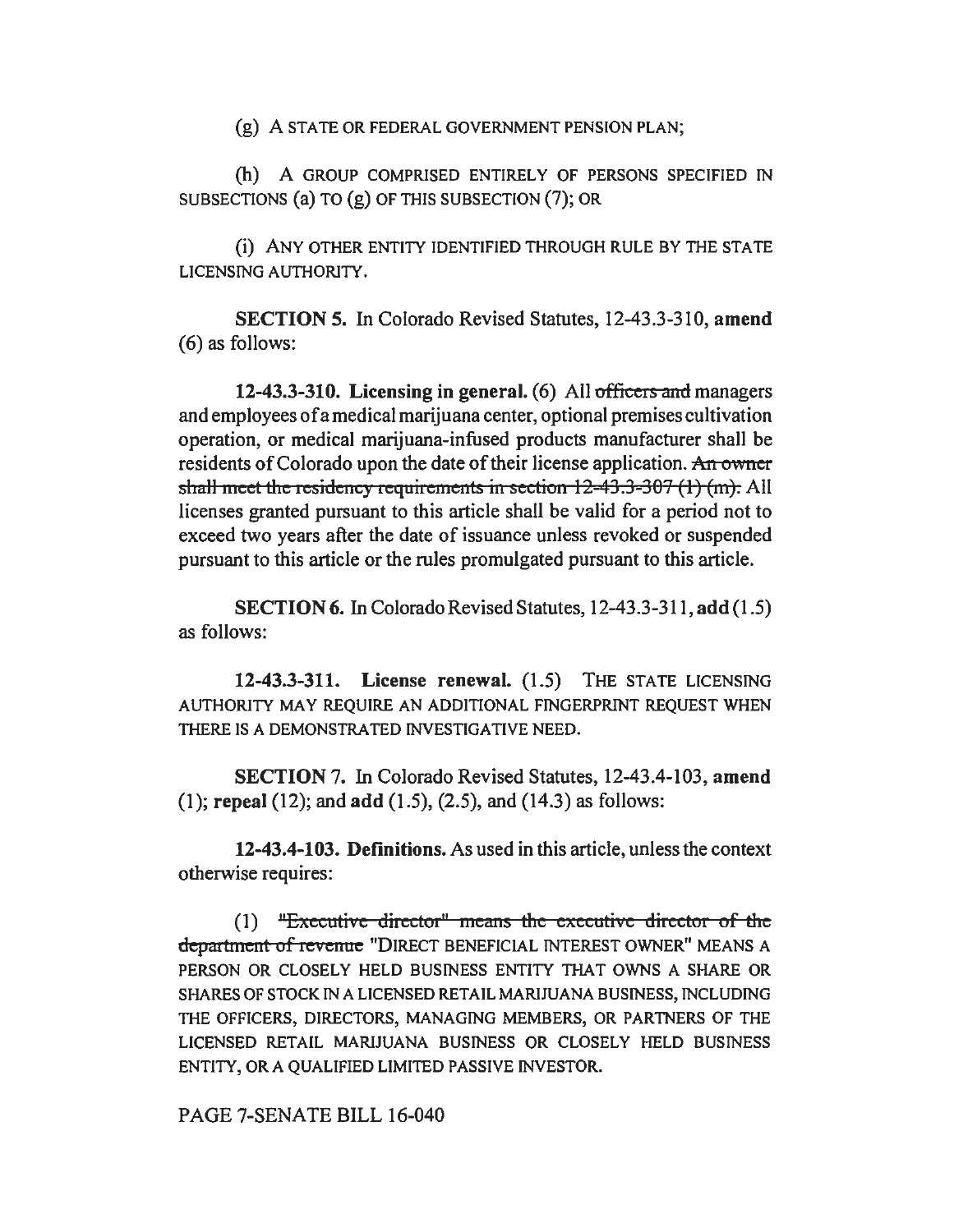( 1.5) "EXECUTIVE DIRECTOR" MEANS THE EXECUTIVE DIRECTOR OF THE DEPARTMENT OF REVENUE.

(2.5) "INDIRECT BENEFICIAL INTEREST OWNER" MEANS A HOLDER OF A PERMITTED ECONOMIC INTEREST, A RECIPIENT OF A COMMERCIALLY REASONABLE ROYALTY ASSOCIATED WITH THE USE OF INTELLECTUAL PROPERTY BY A LICENSEE, A LICENSED EMPLOYEE WHO RECEIVES A SHARE OF THE PROFITS FROM AN EMPLOYEE BENEFIT PLAN, A QUALIFIED INSTITUTIONAL INVESTOR, OR ANOTHER SIMILARLY SITUATED PERSON OR ENTITY AS DETERMINED BY THE STATE LICENSING AUTHORITY.

(12) "Owner" means any person having a beneficial interest, as defined by the state licensing authority, in a retail marijuana establishment other than a holder of a permitted economic interest.

(14.3) "QUALIFIED LIMITED PASSIVE INVESTOR" MEANS A NATURAL PERSON WHO IS A UNITED STATES CITIZEN AND IS A PASSIVE INVESTOR WHO OWNS LESS THAN A FIVE PERCENT SHARE OR SHARES OF STOCK IN A LICENSED RETAIL MARIJUANA BUSINESS.

SECTION 8. In Colorado Revised Statutes, 12-43.4-202, amend  $(3)$  (a)  $(XV)$  and  $(3)$  (a)  $(XVI)$ ; and add  $(3)$  (a)  $(XX)$  as follows:

12-43.4-202. Powers and duties of state licensing authority rules. (3) (a) Rules promulgated pursuant to paragraph (b) of subsection (2) of this section must include, but need not be limited to, the following subjects:

(XV) Compliance with, enforcement of, or violation of any provision of this article, section 18-18-406.3 (7), C.R.S., or any rule issued pursuant to this article, including procedures and grounds for denying, suspending, fining, restricting, or revoking a state license issued pursuant to this article; and

(XVI) Establishing a schedule of penalties and procedures for issuing and appealing citations for violation of statutes and rules and issuing administrative citations; AND

(XX) THE PARAMETERS AND QUALIFICATIONS OF AN INDIRECT BENEFICIAL INTEREST OWNER AND A QUALIFIED LIMITED PASSIVE INVESTOR.

## PAGE 8-SENATE BILL 16-040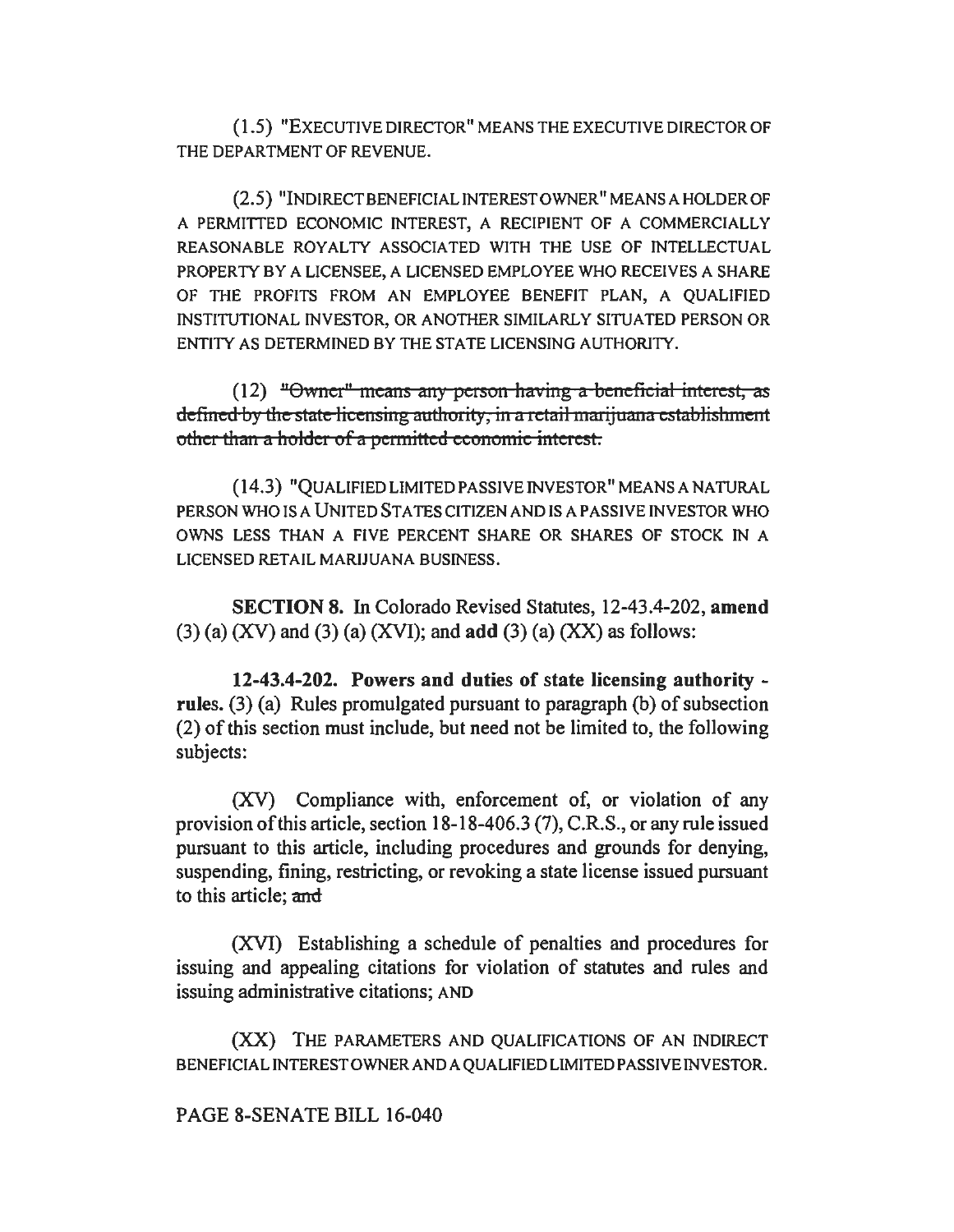SECTION 9. In Colorado Revised Statutes, 12-43.4-306, amend  $(1)$  (a); repeal  $(1)$  (k); and add  $(1)$  (l) as follows:

12-43.4-306. Persons prohibited as licensees-definitions. (1) A license provided by this article shall not be issued to or held by:

(a) A person until the annual fee therefor has been paid:

(k) An owner who has not been a resident of Colorado for at least two years prior to the date of the owner's application.

(I) A PUBLICLY TRADED COMPANY.

SECTION 10. In Colorado Revised Statutes, add 12-43.4-306.5 as follows:

12-43.4-306.5. Business and owner requirements - legislative declaration - definitions. (1) (a) THE GENERAL ASSEMBLY HEREBY FINDS AND DECLARES THAT:

(I) RETAIL MARIJUANA BUSINESSES NEED TO BE ABLE TO ACCESS CAPITAL IN ORDER TO EFFECTIVELY GROW THEIR BUSINESSES AND REMAIN COMPETITIVE IN THE MARKETPLACE;

(II) THE CURRENT REGULATORY STRUCTURE FOR RETAIL MARIJUANA CREATES A SUBSTANTIAL BARRIER TO INVESTMENT FROM OUT-OF-STATE INTERESTS;

(III) THERE JS INSUFFICIENT CAPITAL IN COLORADO TO PROPERLY FUND THE CAPITAL NEEDS OF COLORADO RETAIL MARIJUANA BUSINESSES;

(IV) COLORADO RETAIL MARIJUANA BUSINESSES NEED TO HAVE READY ACCESS TO CAPITAL FROM INVESTORS IN STATES OUTSIDE OF COLORADO; AND

(V) PROVIDING ACCESS TO LEGITIMATE SOURCES OF CAPITAL HELPS PREVENT THE OPPORTUNITY FOR THOSE WHO ENGAGE IN ILLEGAL ACTIVITY TO GAlN ENTRY INTO COLORADO'S REGULA TED RETAIL MARIJUANA MARKET.

(b) THEREFORE, THE GENERAL ASSEMBLY IS PROVIDING A

PAGE 9-SENATE BILL 16-040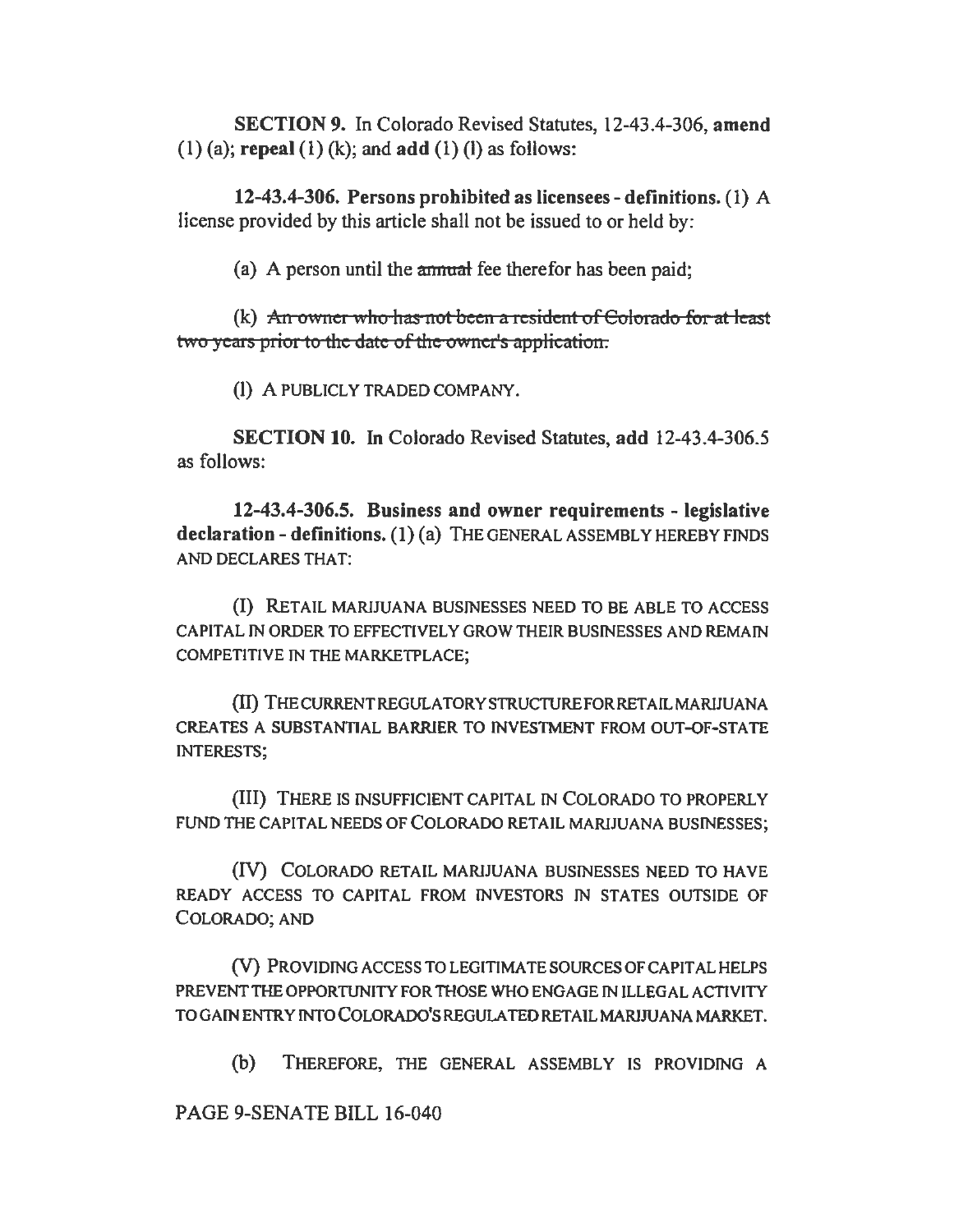MECHANISM FOR COLORADO RETAIL MARIJUANA BUSINESSES TO ACCESS CAPITAL FROM INVESTORS IN OTHER STATES.

(2) A DIRECT BENEFICIAL INTEREST OWNER WHO IS A NATURAL PERSON MUST EITHER:

(a) HA VE BEEN A RESIDENT OF COLORADO FOR AT LEAST ONE YEAR PRIOR TO THE DATE OF THE APPLICATION; OR

(b) BE A UNITED STATES CITIZEN PRIOR TO THE DATE OF THE APPLICATION.

(3) (a) A RETAIL MARIJUANA BUSINESS MAY BE COMPRISED OF AN UNLIMITED NUMBER OF DIRECT BENEFICIAL INTEREST OWNERS THAT HA VE BEEN RESIDENTS OF COLORADO FOR AT LEAST ONE YEAR PRIOR TO THE DATE OF THE APPLICATION.

(b) ON AND AFTER JANUARY 1, 2017, A RETAIL MARIJUANA BUSINESS THAT IS COMPRISED OF ONE OR MORE DIRECT BENEFICIAL INTEREST OWNERS WHO HA VE NOT BEEN COLORADO RESIDENTS FOR AT LEAST ONE YEAR PRIOR TO APPLICATION SHALL HA VE AT LEAST ONE OFFICER WHO HAS BEEN A COLORADO RESIDENT FOR AT LEAST ONE YEAR PRIOR TO APPLICATION AND ALL OFFICERS WITH DAY-TO-DAY OPERATIONAL CONTROL OVER THE BUSINESS MUST BE COLORADO RESIDENTS FOR AT LEAST ONE YEAR PRIOR TO APPLICATION. A RETAIL MARIJUANA BUSINESS UNDER THIS PARAGRAPH (b) IS LIMITED TO NO MORE THAN FIFTEEN DIRECT BENEFICIAL INTEREST OWNERS, INCLUDING ALL PARENT AND SUBSIDIARY ENTITIES, ALL OF WHOM ARE NATURAL PERSONS.

(c) NOTWITHSTANDING THE REQUIREMENTS OF PARAGRAPH (b) OF THIS SUBSECTION (3), THE STATE LICENSING AUTHORITY MAY REVIEW THE LIMITATION ON THE NUMBER OF DIRECT BENEFICIAL INTEREST OWNERS AND MAY INCREASE THE NUMBER OF ALLOWABLE INTERESTS ABOVE FIFTEEN BASED ON REASONABLE CONSIDERATIONS SUCH AS DEVELOPMENTS IN STA TE AND FEDERAL FINANCIAL REGULATIONS, MARKET CONDITIONS, AND THE LICENSEE'S ABILITY TO ACCESS LEGITIMATE SOURCES OF CAPITAL.

( d) A DIRECT BENEFICIAL INTEREST OWNER THAT IS A CLOSELY HELD BUSINESS ENTITY MUST CONSIST ENTIRELY OF NATURAL PERSONS WHO ARE UNITED STATES CITIZENS PRIOR TO THE DATE OF THE APPLICATION,

PAGE IO-SENATE BILL 16-040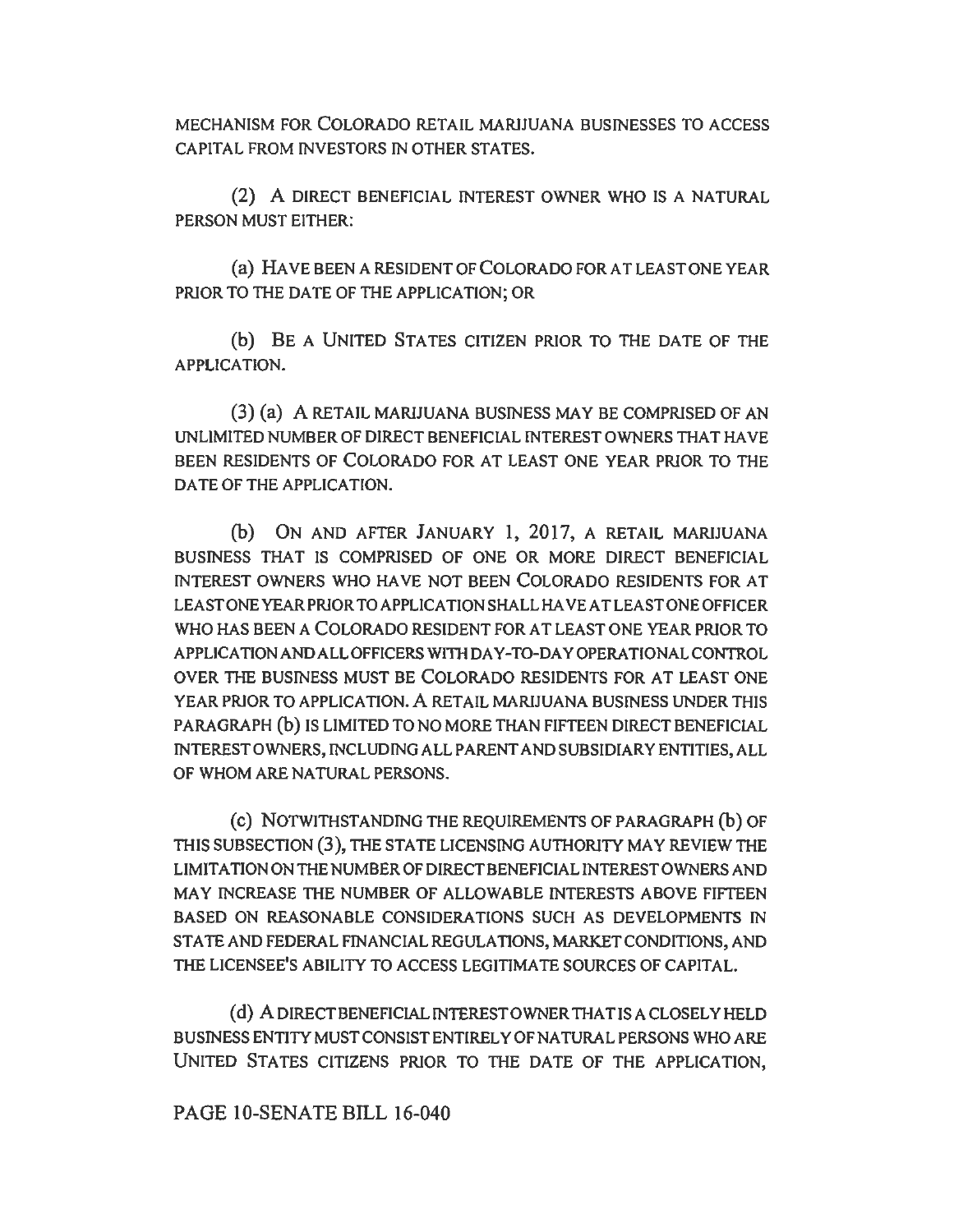INCLUDING ALL PARENT AND SUBSIDIARY ENTITIES.

(4) A RETAIL MARIJUANA BUSINESS MAY INCLUDE QUALIFIED INSTITUTIONAL INVESTORS THAT OWN THIRTY PERCENT OR LESS OF THE RETAIL MARIJUANA BUSINESS.

(5) (a) A PERSON WHO INTENDS TO APPLY AS A DIRECT BENEFICIAL INTEREST OWNER AND IS NOT A COLORADO RESIDENT FOR AT LEAST ONE YEAR PRIOR TO THE DATE OF APPLICATION SHALL FIRST SUBMIT A REQUEST TO THE STATE LICENSING AUTHORITY FOR A FINDING OF SUITABILITY AS A DIRECT BENEFICIAL INTEREST OWNER. THE PERSON SHALL RECEIVE A FINDING OF SUITABILITY PRIOR TO SUBMITIING AN APPLICATION TO THE STA TE LICENSING AUTHORITY TO BE A DIRECT BENEFICIAL INTEREST OWNER. FAILURE TO RECEIVE A FINDING OF SUITABILITY PRIOR TO APPLICATION JS GROUNDS FOR DENIAL BY THE STA TE LICENSING AUTHORITY.

(b) THE STATE LICENSING AUTHORITY SHALL PERFORM A LIMITED INITIAL BACKGROUND CHECK ON QUALIFIED LIMITED PASSIVE INVESTORS. IF THE INITIAL BACKGROUND CHECK PROVIDES REASONABLE CAUSE FOR ADDITIONAL INVESTIGATION, THE STATE LICENSING AUTHORITY MAY REQUIRE A FULL BACKGROUND CHECK.

(6) THE STATE LICENSING AUTHORITY SHALL REVIEW THE RETAIL MARIJUANA BUSINESS'S OPERA TING DOCUMENTS TO ENSURE COMPLIANCE WITH THIS SECTION.

(7) FOR PURPOSES OF THIS SECTION, UNLESS THE CONTEXT OTHERWISE REQUIRES, "INSTITUTIONAL INVESTOR" MEANS:

(a) A BANK AS DEFINED IN SECTION  $3(a)(6)$  OF THE FEDERAL "SECURITIES EXCHANGE ACT OF I 934", AS AMENDED;

(b) AN INSURANCE COMPANY AS DEFINED IN SECTION  $2(a)(17)$  OF THE FEDERAL "INVESTMENT COMPANY ACT OF 1940", AS AMENDED;

(c) AN INVESTMENT COMPANY REGISTERED UNDER SECTION 8 OF THE FEDERAL "INVESTMENT COMPANY ACT OF I940", AS AMENDED;

(d) AN INVESTMENT ADVISER REGISTERED UNDER SECTION 203 OF THE FEDERAL "INVESTMENT ADVISERS ACT OF 1940", AS AMENDED;

PAGE 11-SENATE BILL 16-040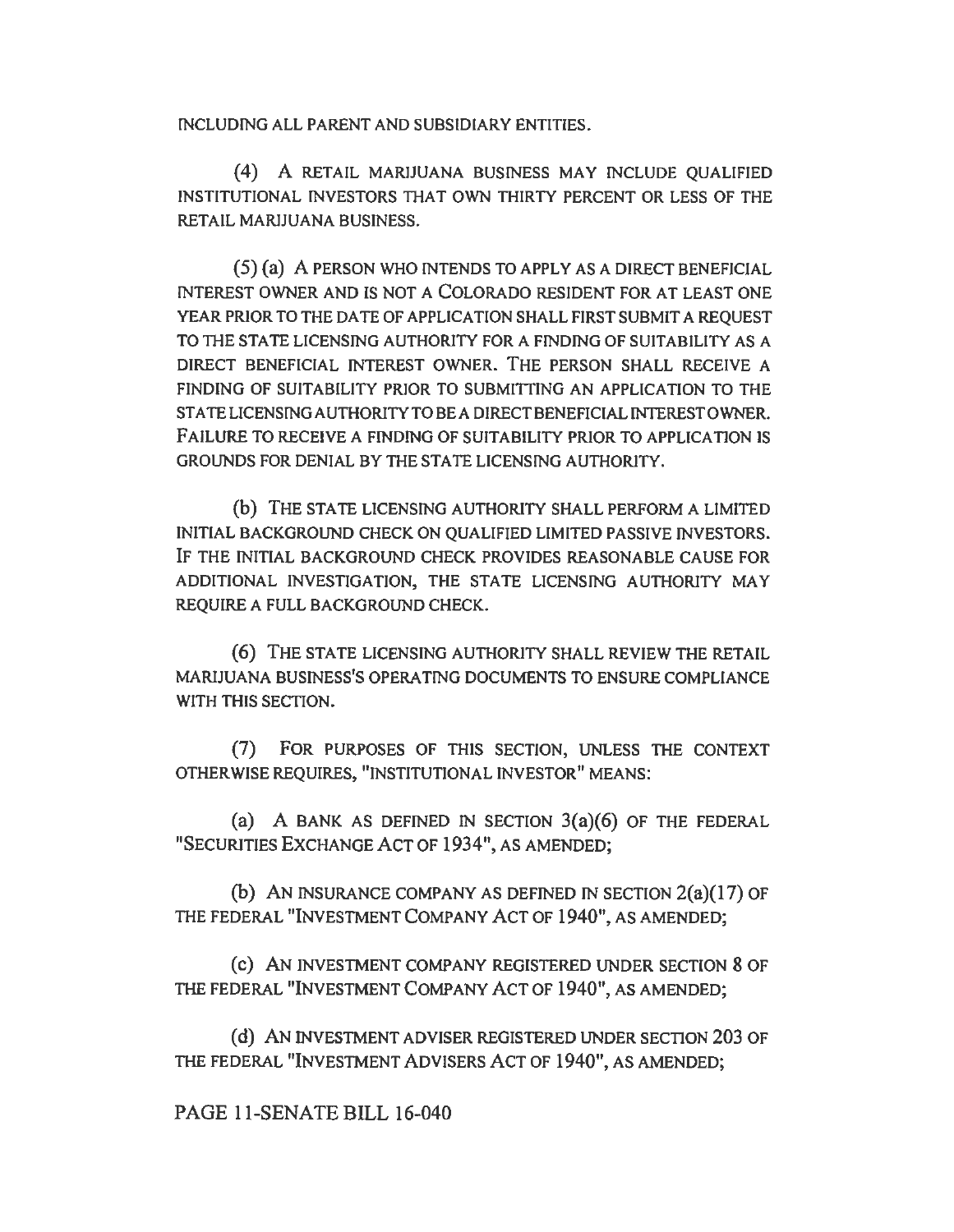(e) COLLECTIVE TRUST FUNDS AS DEFINED IN SECTION  $3(c)(11)$  OF THE FEDERAL "INVESTMENT COMPANY ACT OF 1940", AS AMENDED;

( f) AN EMPLOYEE BENEFIT PLAN OR PENSION FUND THAT IS SUBJECT TO THE FEDERAL "EMPLOYEE RETIREMENT INCOME SECURITY ACT OF 1974", AS AMENDED, EXCLUDING AN EMPLOYEE BENEFIT PLAN OR PENSION FUND SPONSORED BY A LICENSEE OR AN INTERMEDIARY OR HOLDING COMPANY LICENSEE THAT DIRECTLY OR INDIRECTLY OWNS FIVE PERCENT OR MORE OF A LICENSEE;

(g) A STATE OR FEDERAL GOVERNMENT PENSION PLAN;

(h) A GROUP COMPRISED ENTIRELY OF PERSONS SPECIFIED IN SUBSECTIONS (a) TO (g) OF THIS SUBSECTION (7); OR

(i) ANY OTHER ENTITY IDENTIFIED THROUGH RULE BY THE STATE LICENSING AUTHORITY.

SECTION 11. In Colorado Revised Statutes, 12-43.4-309, amend (5) as follows:

12-43.4-309. Licensing in general.  $(5)$  All officers, managers and employees of a retail marijuana establishment shall be residents of Colorado upon the date of their license application. An owner shall meet the residency requirements in section  $12-43.4-306$  (1) (k). All licenses granted pursuant to this article are valid for a period of one year after the date of issuance unless revoked or suspended pursuant to this article or the rules promulgated pursuant to this article.

SECTION 12. In Colorado Revised Statutes, 12-43.4-310, add (1.5) as follows:

12-43.4-310. License renewal. (1.5) THE STATE LICENSING AUTHORITY MAY REQUIRE AN ADDITIONAL FINGERPRINT REQUEST WHEN THERE IS A DEMONSTRATED INVESTIGATIVE NEED.

SECTION 13. Appropriation. (1) For the 2016-17 state fiscal year, \$995, 738 is appropriated to the department of revenue. This appropriation is from the marijuana cash fund created in section 12-43.3-501 (1) (a), C.R.S. To implement this act, the department may use

PAGE 12-SENATE BILL 16-040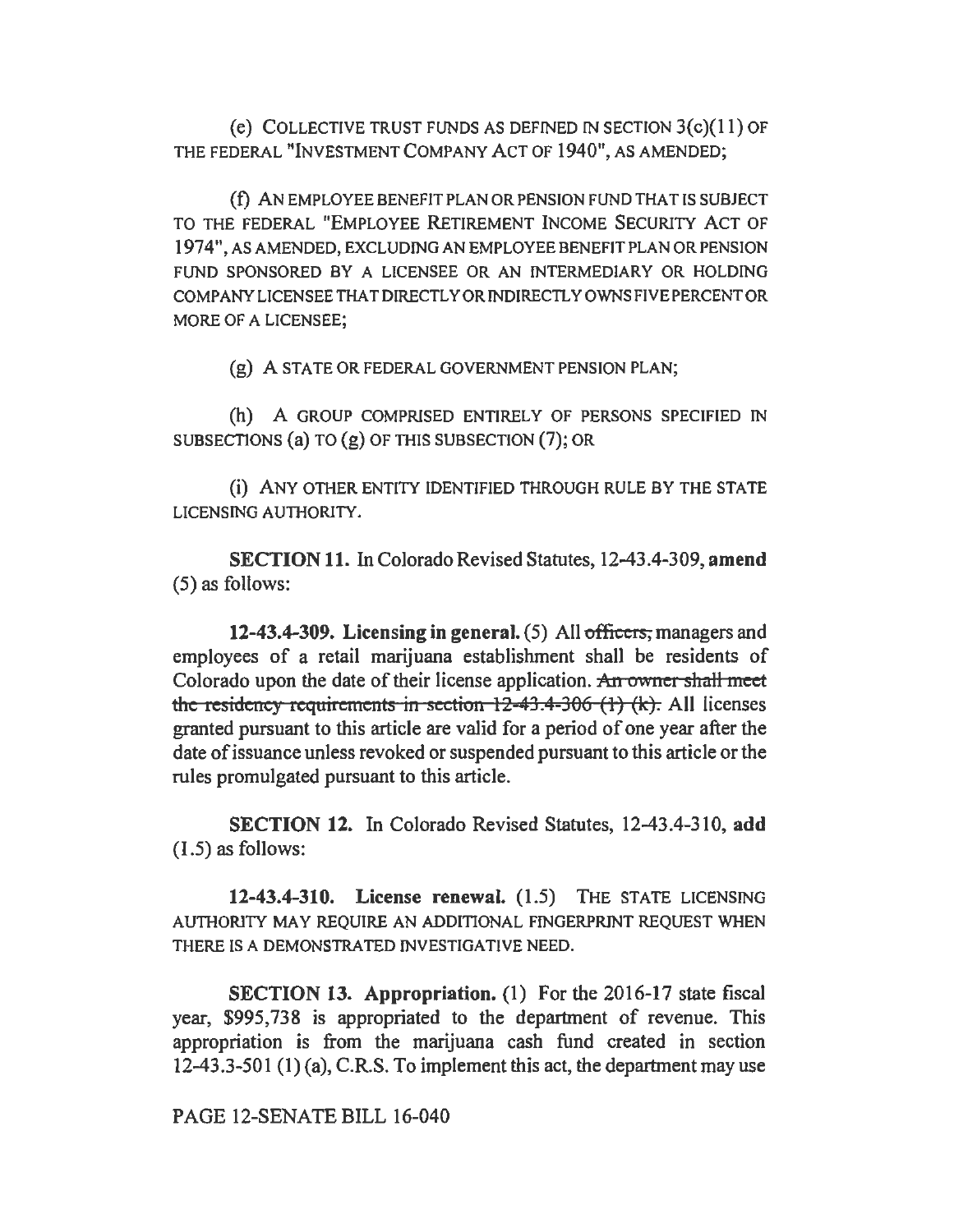this appropriation as follows:

(a) \$900, 709 for marijuana enforcement, which amount is based on an assumption that the department will require an additional 9.8 FTE;

(b)  $$71,258$  for the purchase of legal services;

(c) \$15,296 for the purchase of identification services from the Colorado bureau of investigation;

(d) \$4,950 for vehicle lease payments; and

(e) \$3,525 for use by the executive director's office for operating expenses.

(2) For the 2016-17 state fiscal year, \$71,258 is appropriated to the department of law. This appropriation is from reappropriated funds received from the department of revenue under paragraph (b) of subsection  $(1)$  of this section and is based on an assumption that the department of law will require an additional 0.4 FTE. To implement this act, the department of law may use this appropriation to provide legal services for the department of revenue.

(3) For the 2016-17 state fiscal year, \$15,296 is appropriated to the department of public safety for use by the Colorado bureau of investigation. This appropriation is from reappropriated funds received from the department of revenue under paragraph  $(c)$  of subsection  $(1)$  of this section. To implement this act, the bureau may use this appropriation for personal services and operating expenses related to identification.

(4) For the 2016-17 state fiscal year, \$4,950 is appropriated to the department of personnel. This appropriation is from reappropriated funds received from the department of revenue under paragraph (d) of subsection (1) of this section. To implement this act, the department of personnel may use this appropriation for vehicle replacement lease/purchase.

SECTION 14. Applicability. This act applies to applications made on or after January 1, 2017.

PAGE 13-SENATE BILL 16-040